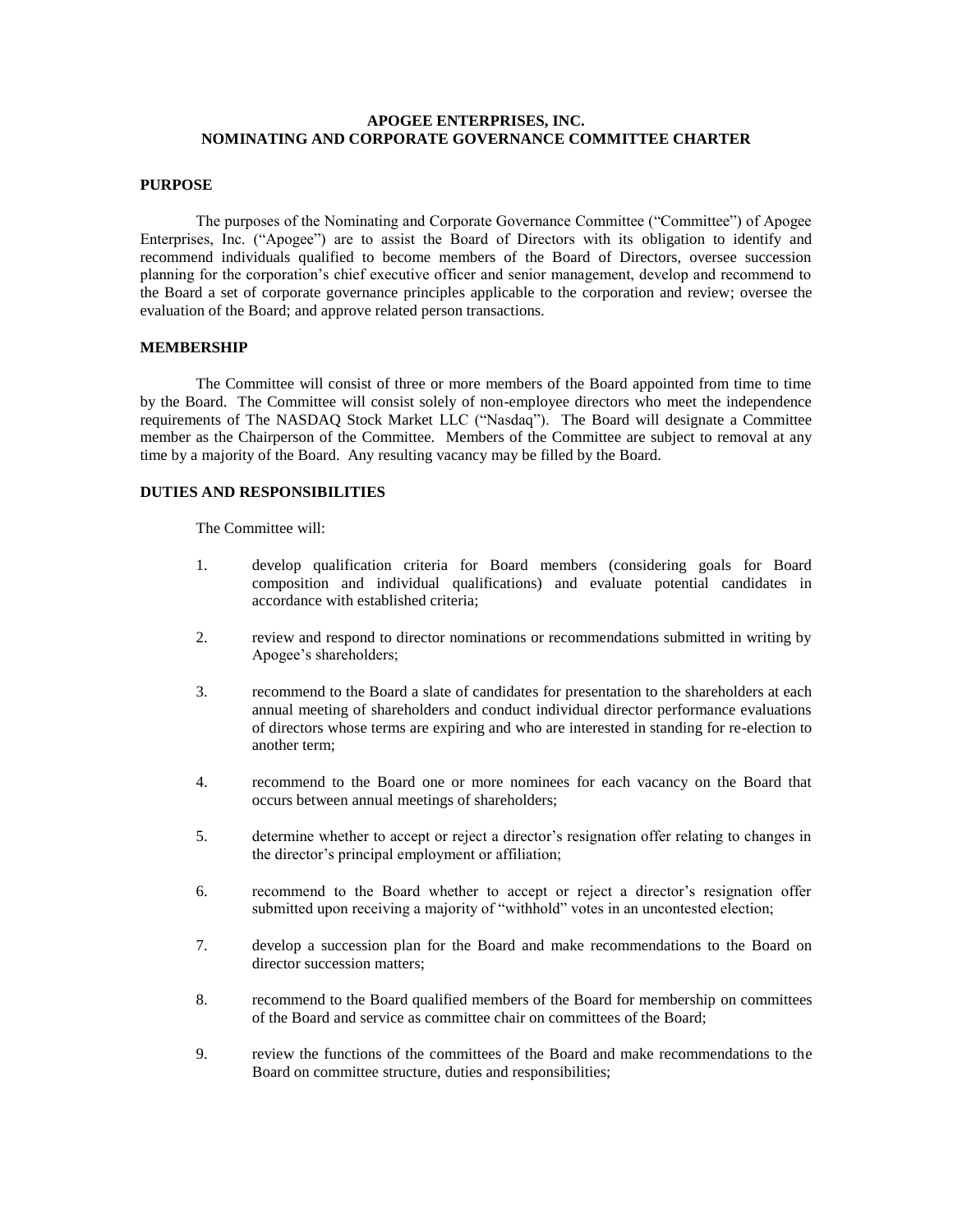- 10. recommend to the Board a qualified member of the Board for service as Lead Director or Non-Executive Chair;
- 11. recommend to the Board one or more qualified members of the Audit Committee to be designated as an "audit committee financial expert";
- 12. review senior management succession plans and ensure an emergency succession plan is in place for Apogee's chief executive officer;
- 13. develop, assess, and recommend to the Board a set of corporate governance principles for Apogee;
- 14. monitor compliance with Apogee's corporate governance principles;
- 15. annually reassess Apogee's corporate governance principles and recommend to the Board revisions to such principles;
- 16. as required by applicable Nasdaq and Securities and Exchange Commission rules, establish and review policies and procedures regarding transactions between Apogee and related persons and review and approve such transactions in accordance with such policies and procedures;
- 17. periodically provide reports of transactions between Apogee and related persons to the Audit Committee of the Board;
- 18. conduct the annual performance evaluation of the Board and the committees of the Board and Apogee's chief executive officer;
- 19. recommend to the Board levels of compensation for Board members, including retainers, meeting fees, stock-based plans and other similar components of director compensation, based on reviews of director compensation of appropriate peer group companies, provided, that, no independent director may receive consulting, advisory or other compensatory fees;
- 20. administer compensation plans in which non-employee directors are the only participants;
- 21. periodically review and recommend to the Board stock ownership guidelines for nonemployee Board members;
- 22. administer the new Board member orientation and continuing education program of the Board;
- 23. annually review the independence of each non-employee Board member for compliance with applicable requirements;
- 24. review and evaluate proposals submitted by shareholders for a vote of shareholders, except for shareholder proposals pertaining to executive compensation matters, which will be reviewed by the Board's Compensation Committee, and recommend a course of action to the Board with respect to such proposals;
- 25. review and provide guidance to management and the Board on the framework for the Board's oversight of and involvement in shareholder engagement;
- 26. review directorships in other public or private "for-profit" companies held by or offered to directors and executive officers of the Company as needed;